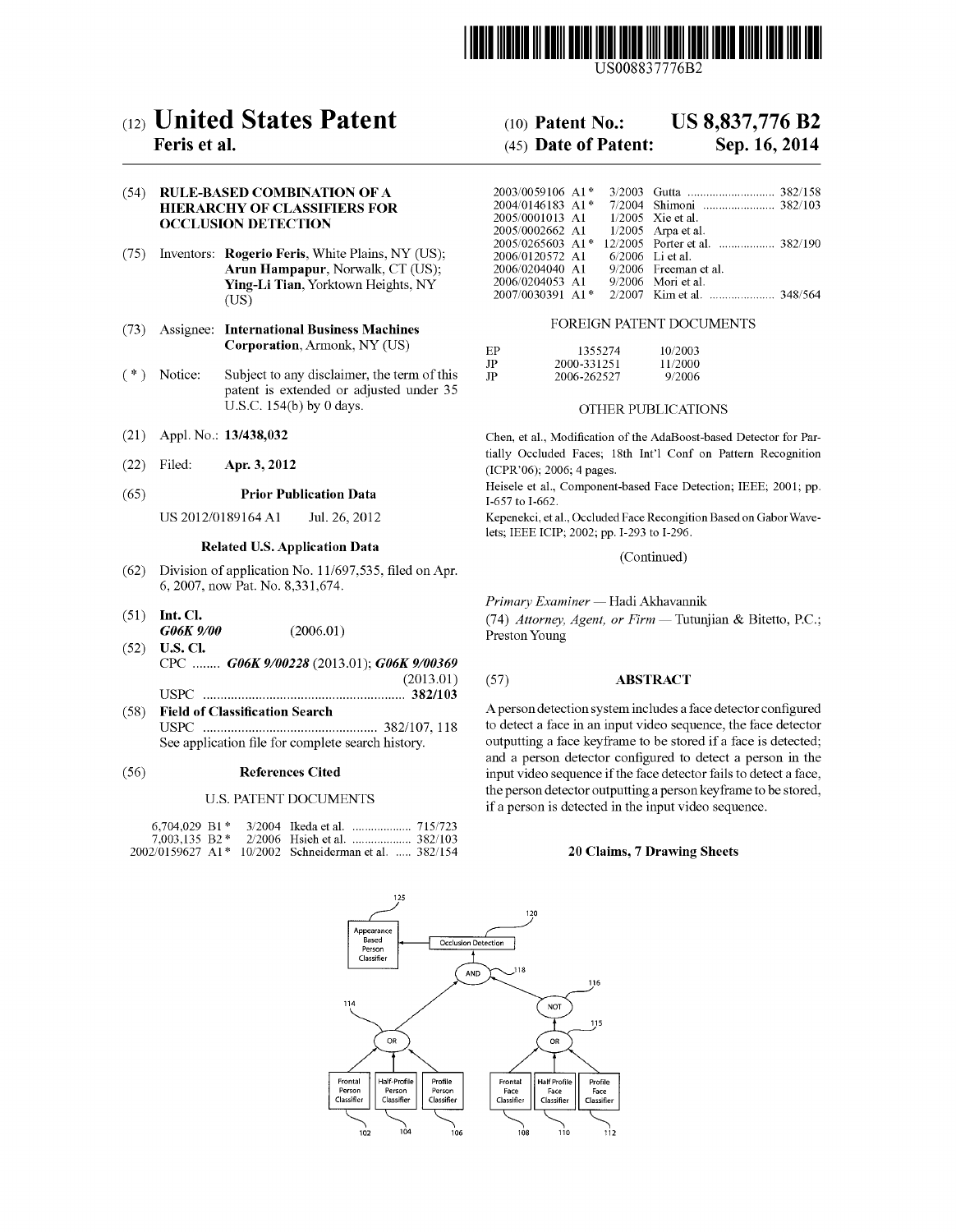# (56) References Cited

# OTHER PUBLICATIONS

Iulian B. Ciocoiu, Occluded Face Recognition Using Parts-Based Representation Methods; Proceedings of the 2005 European Confer ence; 2005; 4 pages.

Kittler et al., On Combining Classifiers; IEEE; 1998; pp. 226-229. Hotta; A Robust Face Detector Under Partial Occlusion; IEEE; 2004; pp. 597-600.

Wen, et al.; The Mask Detection Technology for Occluded Face Analysis in the Surveillance System; Journal of Foresinc Sciences, 2005; pp. 1-9.

J. Kim, et al., A New Video Surveillance System Employing Occluded Face Detection; Int'l Conf. on Innovations in Applied Artificial Intelligence; Bari, Italy; 2005; pp. 65-68.

\* cited by examiner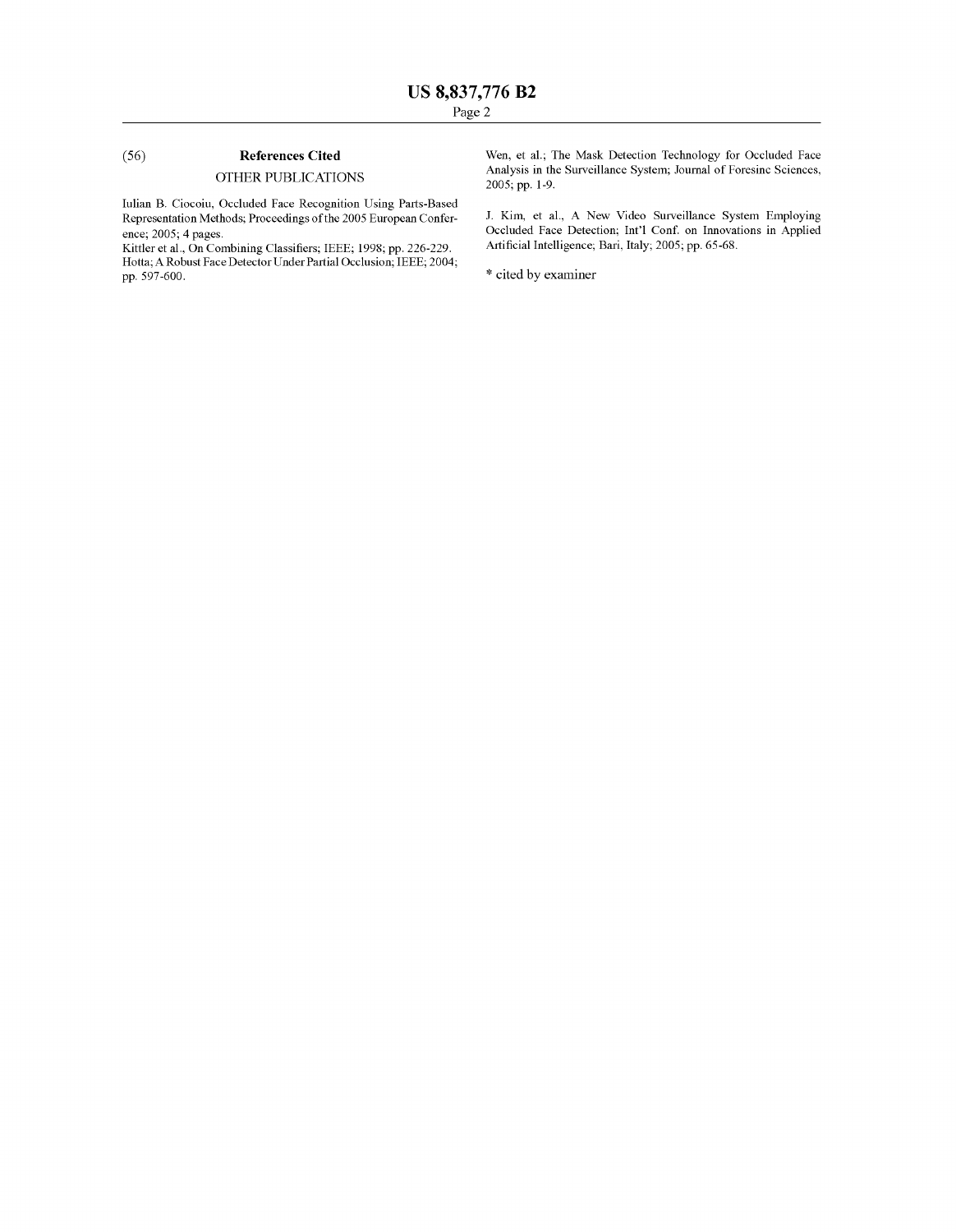

FlG.l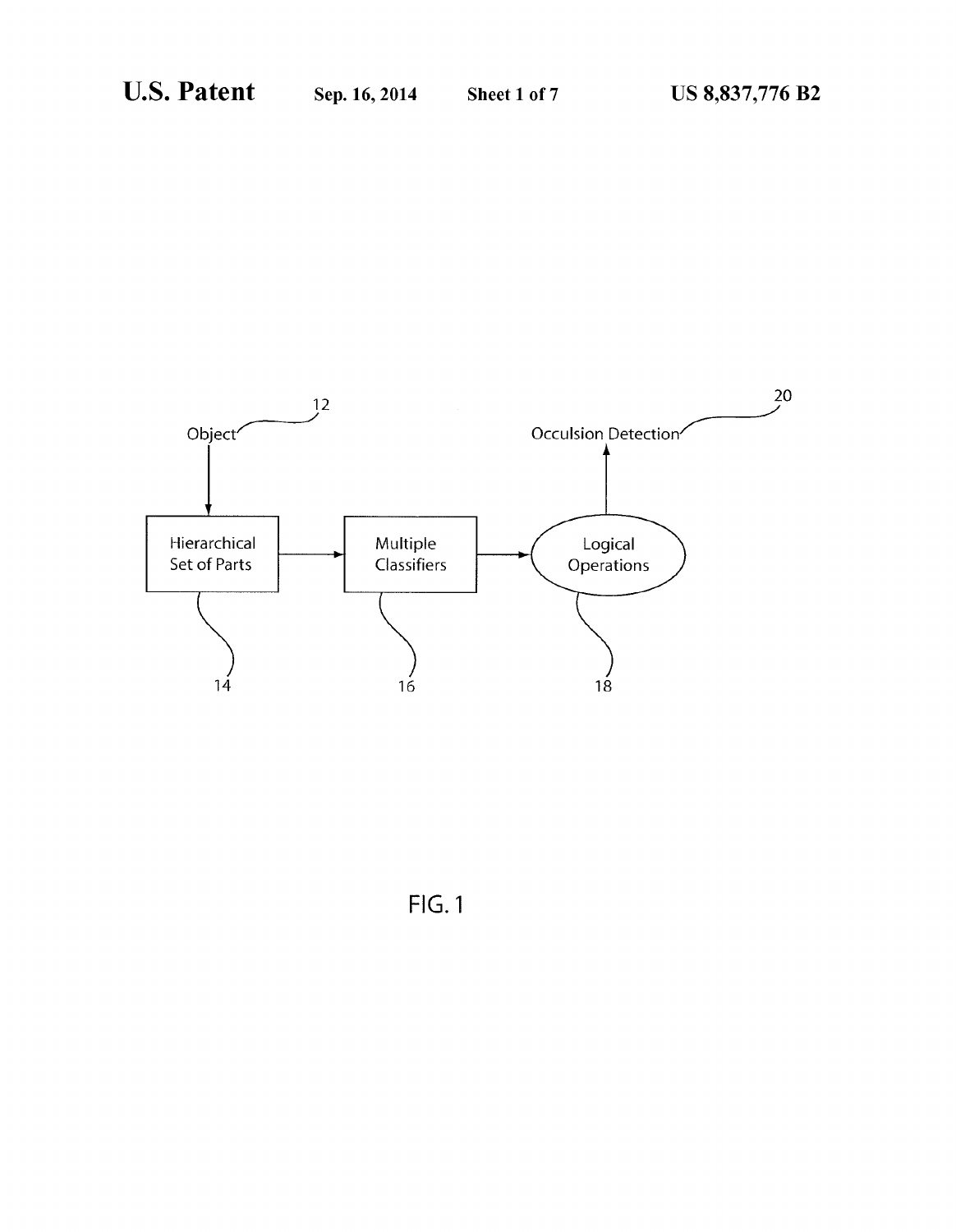

FIG.2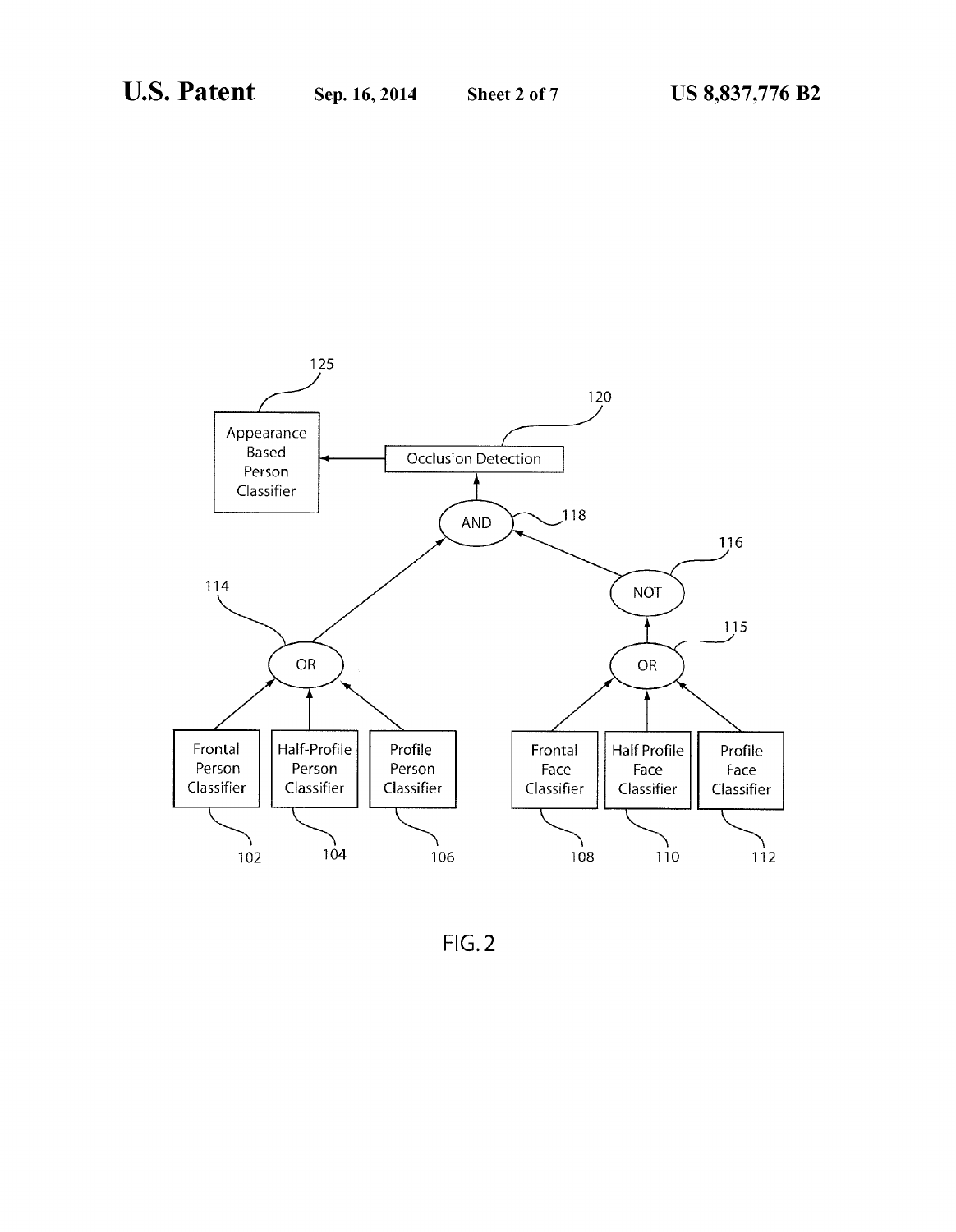

 $200$ 

 $FIG.3$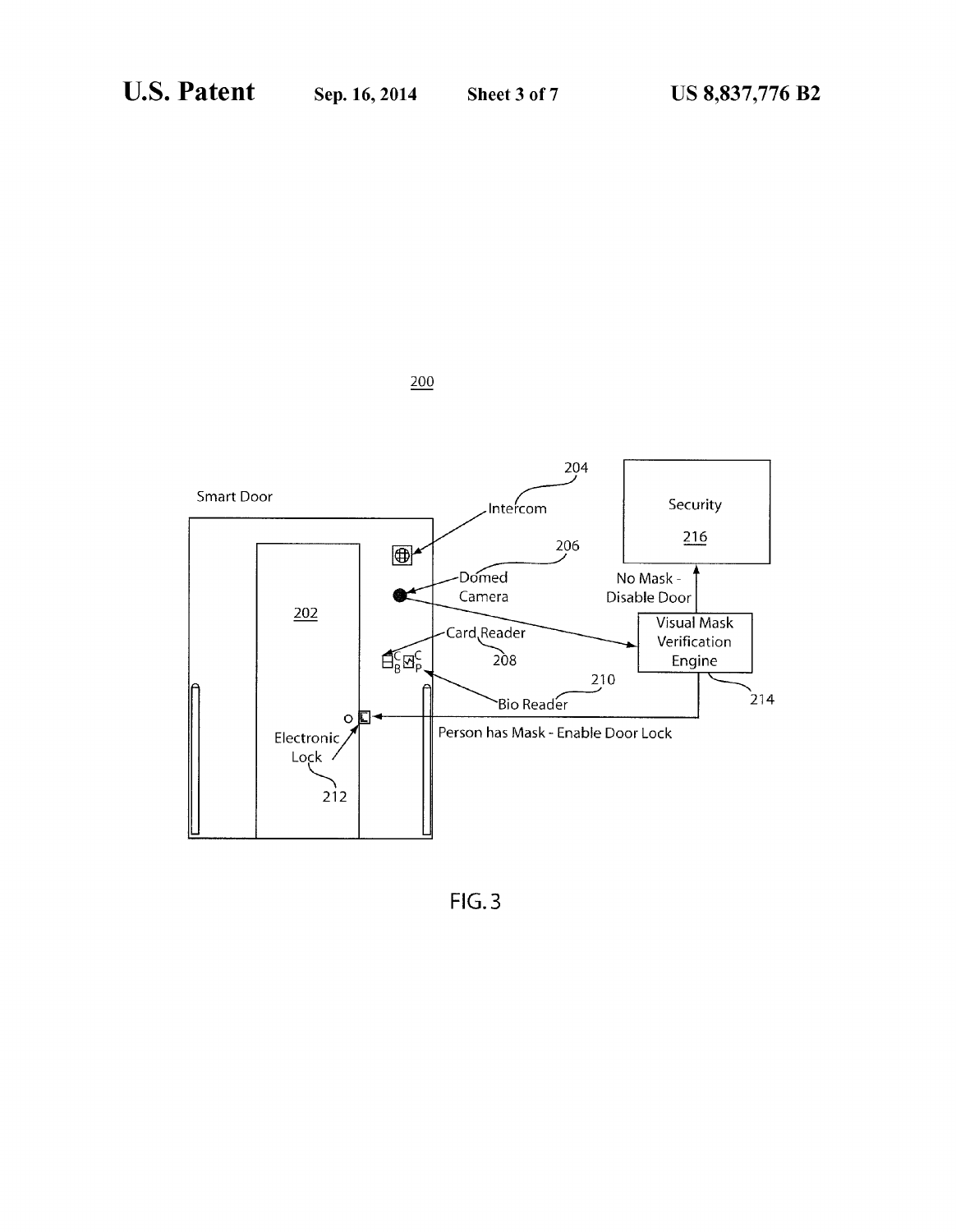

FlG.4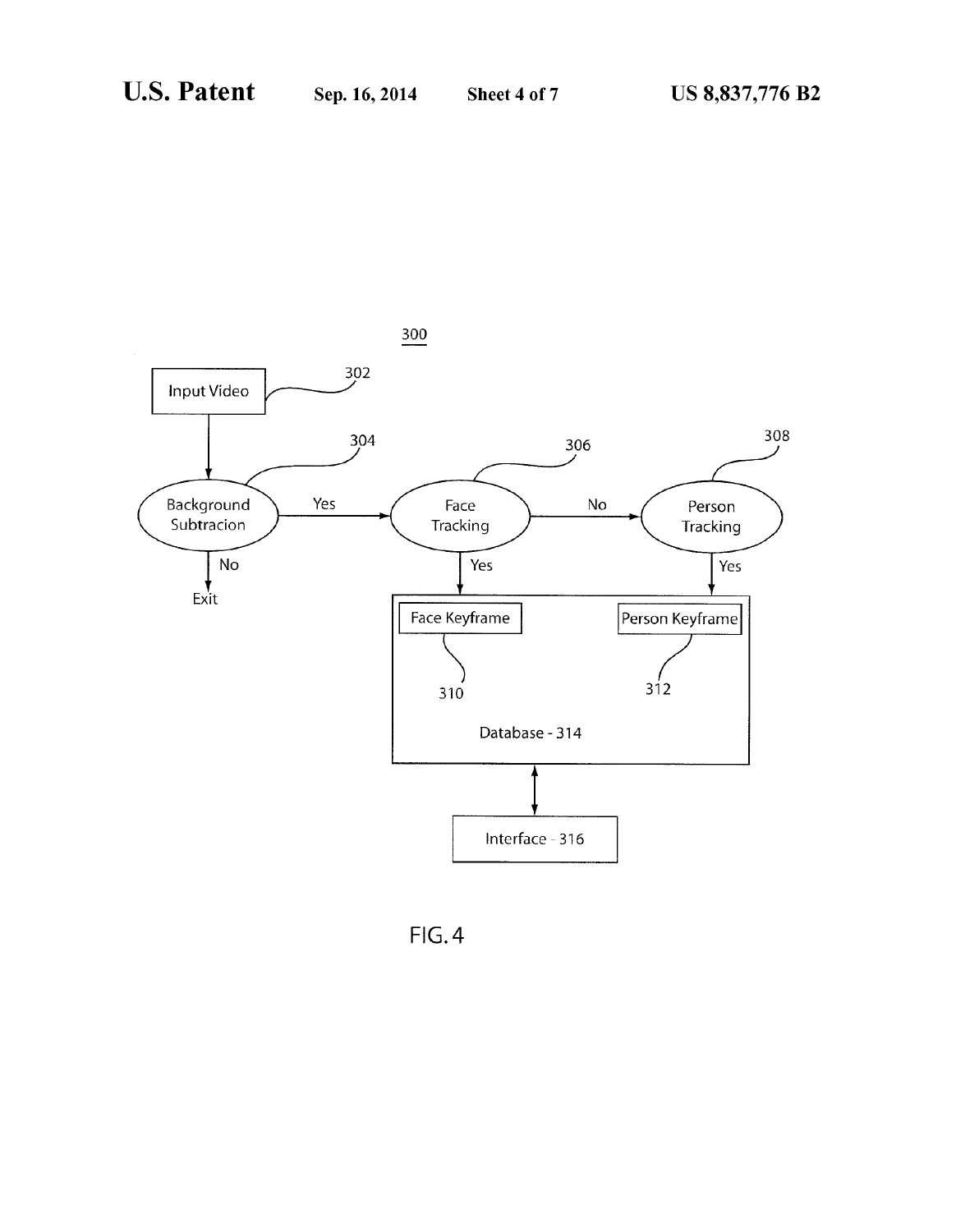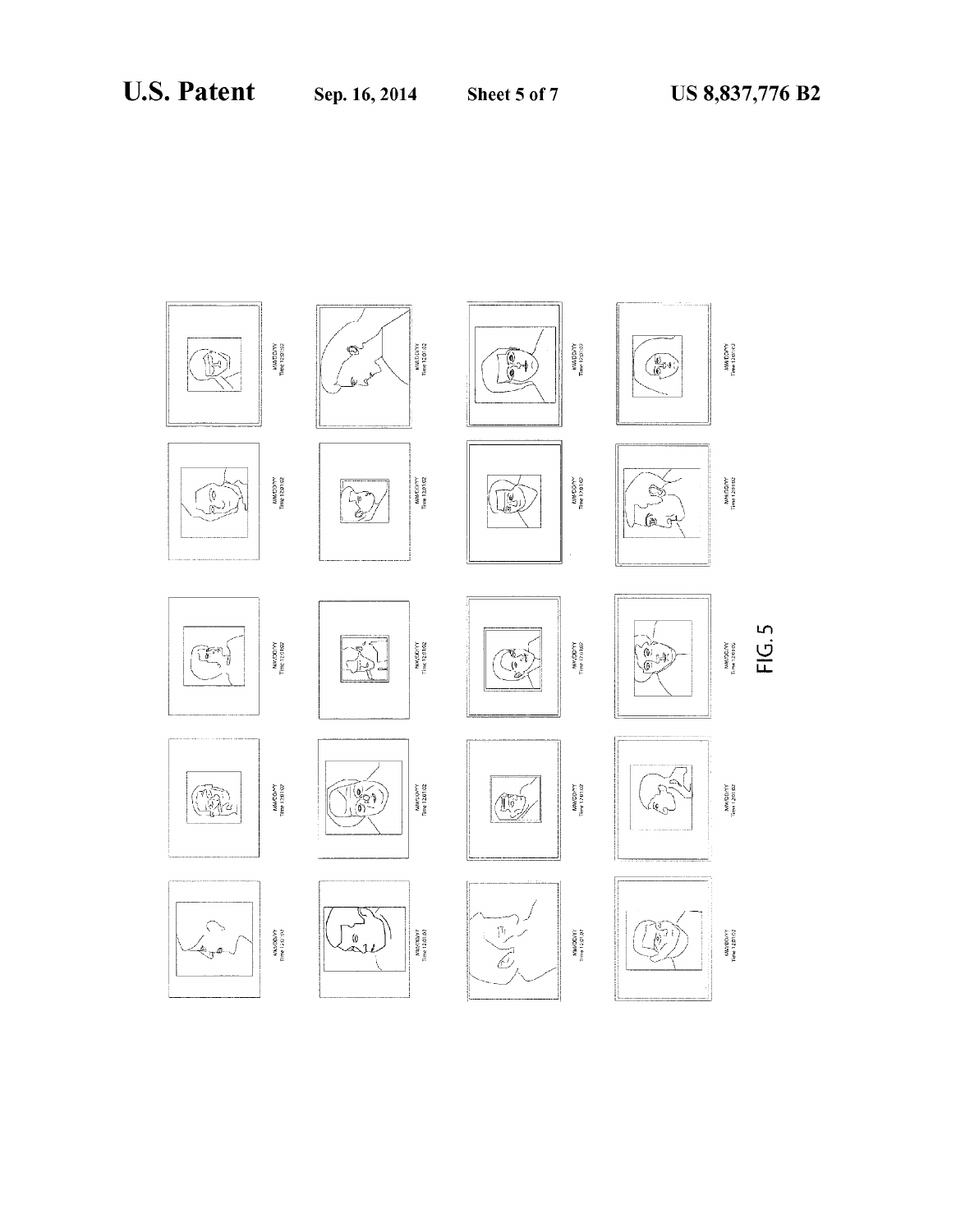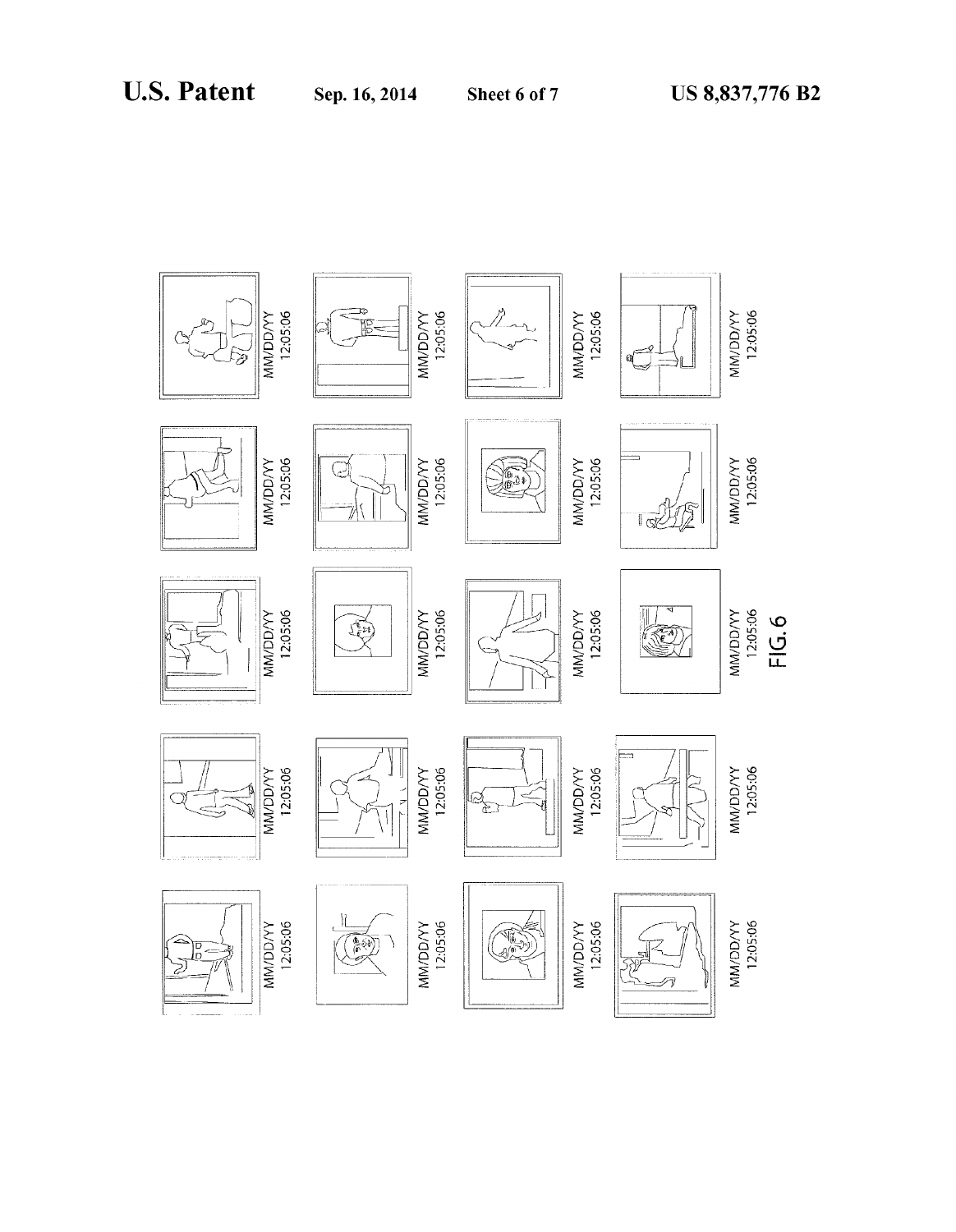

FlG.7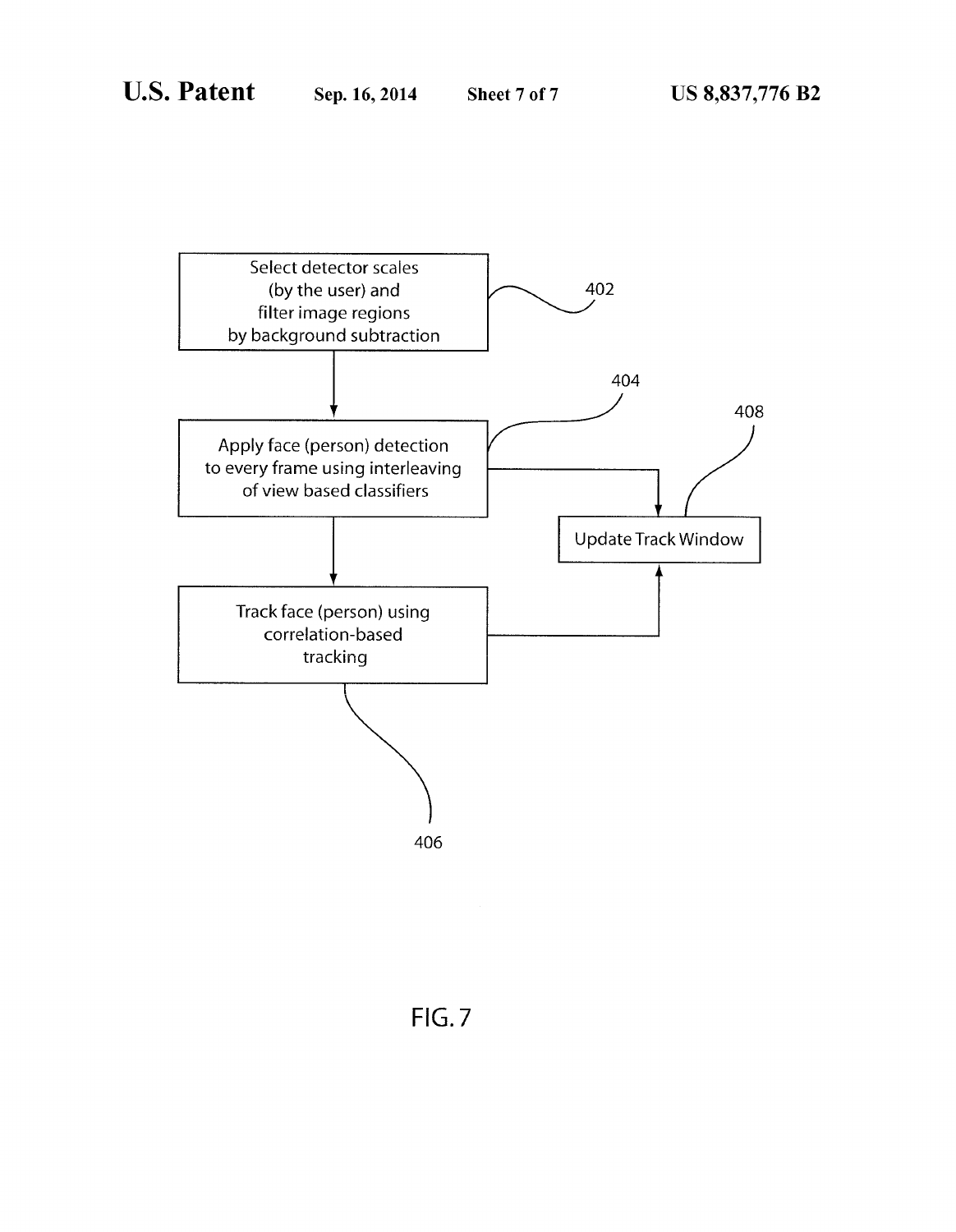5

30

55

# RULE-BASED COMBINATION OF A HIERARCHY OF CLASSIFIERS FOR OCCLUSION DETECTION

### RELATED APPLICATION INFORMATION

This application is a Divisional application of co-pending U.S. patent application Ser. No. 11/697,535 filed on Apr. 6, 2007, incorporated herein by reference in its entirety.

# BACKGROUND

1. Technical Field

The present invention generally relates to occlusion detec tion in images, and more particularly to systems and methods 1: to report whether a particular object in a scene is occluded or not by using a rule-based combination of a hierarchy of visual classifiers.

2. Description of the Related Art

as a source of noise, rather than a positive source of informa tion. The reason is that occlusion often causes computer vision methods to fail. More specifically, methods like visual object detection, tracking, and recognition, are sensitive to occlusions. 25

Most available systems do not report whether an object in a scene is occluded or not. They are generally designed to perform visual tasks (like tracking, detection, and recogni tion) under the presence of occlusion (e.g., using techniques based on robust statistics or subspace learning).

In general, these methods cope only with partial occlusion, and not with full occlusion. For example, there are systems for face detection that use multiple classifiers for different facial features, like nose, mouth, etc. and then verify their spatial arrangement relationship (e. g., eyes are always above 35 mouth) for detection. However, these methods cannot handle the case where the face is fully occluded by a helmet, for example. The idea of combining multiple classifiers has been used to enhance visual object detection and recognition (e.g., combining a skin-color classifier with an appearance-based 40 classifier to improve face detection). However, these techniques can only detect or recognize objects in the scene, but do not have the capability of reporting whether they are occluded or not.

There has been very little attention in the literature to detect 45 masked persons in surveillance systems. In one such instance, for mask detection technology for occluded face analysis in a surveillance system, Gabor filters and the spatial arrangement of facial features are employed to detect whether a face is occluded or not. However, this approach fails when the face is 50 fully occluded, which is a major problem for surveillance systems.

### SUMMARY

Automatically detecting whether an object in the scene is occluded or not is a fundamental operation for smart surveil lance systems. As an example, a system can be imagined that can detect whether a human face is being occluded by a mask or not. This would be useful for bank access control or ATM 60 machines, where access could be denied to masked people. Similarly, this technology could be used to detect whether a car has its license plate occluded or missing. Another appli cation would be in the control of public safety in case of infectious diseases, where people are required to wear masks 65 to enter a facility, for example. In this case, the system grant access to people with surgical masks.

2

Occlusion detection could also be applied for reducing the number of false negatives in surveillance systems that capture people in videos. These systems are often based on storing the face of the person for future search or recognition, but some times the face might be occluded because the person is look ing down or even walking backwards or away from the cam era (i.e., not facing the camera). In these situations, where face detection fails due to partial or full occlusion, the pres

ence of the person (e.g., an image including the full body of the person) should be stored, so that no event is missed.

An occlusion detection system and method include a decomposer configured to decompose an image into a set of hierarchical parts. A hierarchy of classifiers is employed to detect features in the image and the hierarchical parts. A logical operation (rule-based) is configured to logically combine a classification result from at least two of the classifiers to detect an occlusion state of the image.

Existing computer vision systems often handle occlusion 20 apparent from the following detailed description of illustra These and other features and advantages will become tive embodiments thereof, which is to be read in connection with the accompanying drawings.

### BRIEF DESCRIPTION OF DRAWINGS

The disclosure will provide details in the following description of preferred embodiments with reference to the following figures wherein:

FIG. 1 is a block/flow diagram showing an occlusion detection system/method in accordance with one embodiment;

FIG. 2 is a block/flow diagram showing a system/method with a rule-based combination of classifiers for detecting human face occlusion in accordance with another embodi ment;

FIG. 3 is a diagram showing a secure entry point which is responsive to an occlusion state of a person attempting access in accordance with one embodiment;

FIG. 4 is a block/flow diagram showing a keyframe selection system/method in accordance with another embodiment, such that if a face is occluded, a person keyframe is generated;

FIG. 5 is a diagram showing a search based only on faces (face keyframes);

FIG. 6 is a diagram showing a search based on keyframe selection (face and person keyframes); and

FIG. 7 is a block/flow diagram showing face/person tracking in accordance with another embodiment.

### DETAILED DESCRIPTION OF PREFERRED EMBODIMENTS

Present embodiments employ a rule-based combination of multiple classifiers for reporting whether an object is occluded or not in image sequences. In particular, the follow ing principles demonstrate at least: a) A reliable face mask detection system that works even if the face is fully occluded. This method is based on the combination of a person and face classifiers. A similar idea could be applied for other tasks (such as detecting occluded or missing license plates). b) A keyframe selection technique for people captured in surveil lance systems that output a face keyframe in case the face is visible, and a person keyframe in case the face is not visible.

Embodiments of the present invention can take the form of an entirely hardware embodiment, an entirely software embodiment or an embodiment including both hardware and software elements. In a preferred embodiment, the present invention is implemented in software, which includes but is not limited to firmware, resident software, microcode, etc.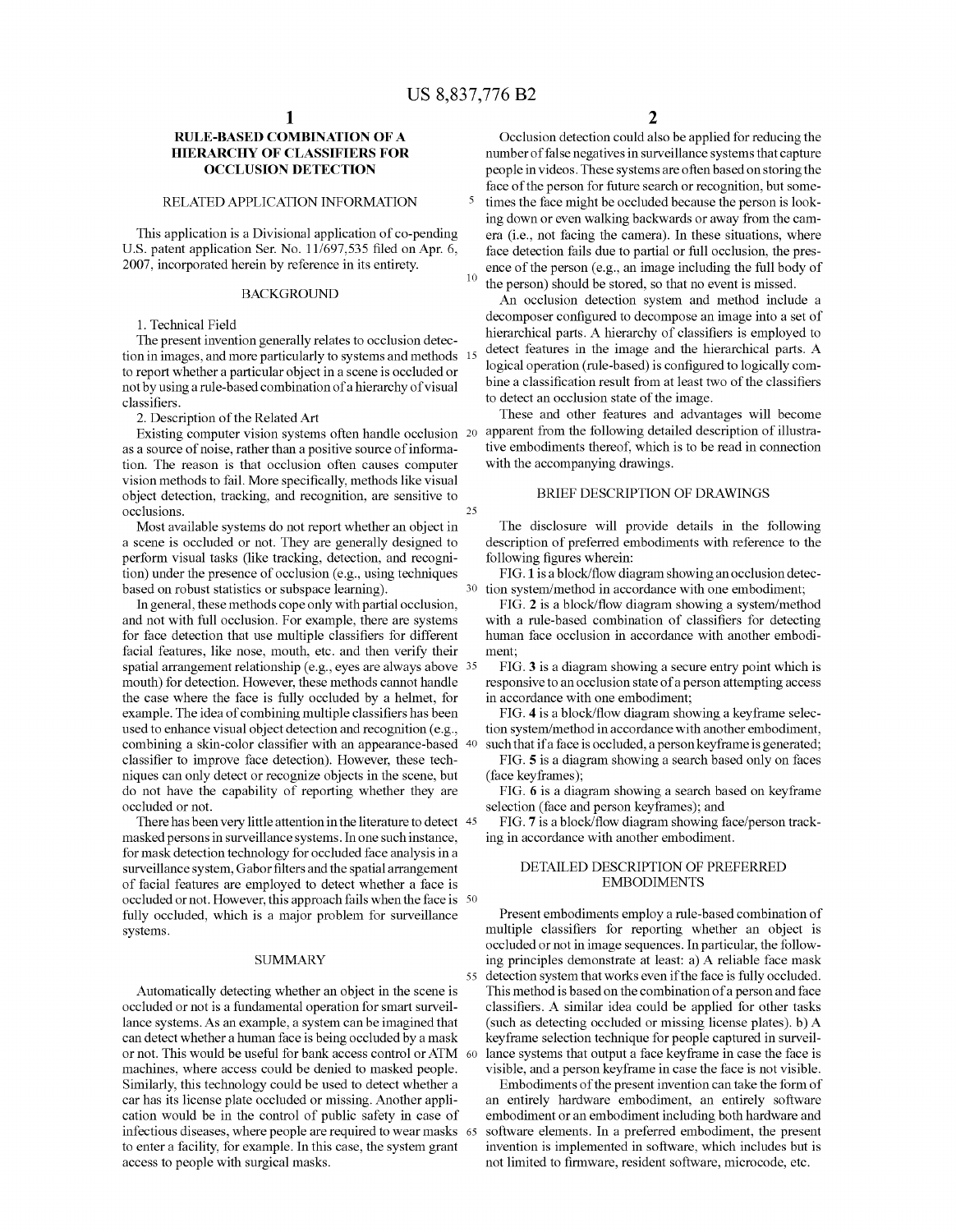35

Furthermore, the invention can take the form of a computer program product accessible from a computer-usable or com puter-readable medium providing program code for use by or in connection with a computer or any instruction execution system. For the purposes of this description, a computer- 5 usable or computer readable medium can be any apparatus that may include, store, communicate, propagate, or transport the program for use by or in connection with the instruction execution system, apparatus, or device. The medium can be an electronic, magnetic, optical, electromagnetic, infrared, or semiconductor system (or apparatus or device) or a propaga tion medium. Examples of a computer-readable medium include a semiconductor or solid state memory, magnetic tape, a removable computer diskette, a random access memory (RAM), a read-only memory (ROM), a rigid mag- 15 netic disk and an optical disk. Current examples of optical disks include compact disk—read only memory (CD-ROM), compact disk—read/write (CD-R/W) and DVD.

A data processing system suitable for storing and/or executing program code may include at least one processor 20 coupled directly or indirectly to memory elements through a system bus. The memory elements can include local memory employed during actual execution of the program code, bulk storage, and cache memories which provide temporary stor age of at least some program code to reduce the number of 25 times code is retrieved from bulk storage during execution. Input/output or I/O devices (including but not limited to key boards, displays, pointing devices, etc.) may be coupled to the system either directly or through intervening I/O controllers.

Network adapters may also be coupled to the system to 30 enable the data processing system to become coupled to other data processing systems or remote printers or storage devices through intervening private or public networks. Modems, cable modem and Ethernet cards are just a few of the currently available types of network adapters.

Referring now to the drawings in which like numerals represent the same or similar elements and initially to FIG. 1, a block/flow diagram is shown illustrating an occlusion detection system/method 10 for a rule-based combination of a hierarchy of classifiers to detect occluded objects in images in  $\,$  40  $\,$ accordance with an exemplary embodiment. An object of interest 12 is decomposed into a hierarchical set of parts in block 14 (decomposer) and classifiers 16 for the different parts. For example, assume the object of interest is a human face. In this case, in addition to a face classifier, high level 45 classifiers could include a full person classifier, and possibly low level classifiers for different facial features, like eyes, nose, and mouth.

Note that for each part, multiple classifiers 16 could be created. As an example, a person classi?er could be composed 50 of different classifiers for each pose (e.g., frontal and profile person classifiers). Finally, occlusion detection is reported by applying logical operators 18 (such as OR, AND, NOT) on the classifiers 16.

In one embodiment, rules are applied to different classi?ers 55 using logical operators (e.g., AND, OR, NOT, etc.) to detect occlusions under given circumstances.

Two applications will be employed hereinafter to further describe the present principles. These applications include face mask detection and people capture in surveillance vid- 60 e.g., an avian flu emergency, it would be important for a eos.

Referring to FIG.  $2$ , a block/flow diagram showing a mask detection application 100 will be employed to illustrate detecting whether a human face is occluded or not in accor dance with one example. System 100 employs a rule-based 65 combination of classifiers for detecting human face occlusion.

A combination of multiple classifiers 102, 104, 106, 108, 110 and 112 use logical operators 114, 115, 116 and 118 to report whether a person is present in a scene and to detect is a face is occluded. A person is detected if either a frontal person classifier  $102$  OR (114) a half-profile person-classifier  $104$ OR  $(114)$  a profile person classifier 106 reports a positive result.

Similarly, a face is detected if a frontal face classifier 108 OR  $(115)$  a half-profile face classifier  $110$  OR  $(115)$  a profile face classifier 112 reports a positive result. The system 100 reports a positive result (occlusion detection 120) if a person is detected AND (118) the face is NOT (116) detected. In other words, if the person is present in the scene, but the face detector fails, that means that the face is partially or fully occluded.

In accordance with one embodiment, a person detector may employ a foreground image region obtained by a back ground subtraction module based on statistical mixture mod eling by known methods. Initially, a test of whether the fore ground region satisfies size and aspect ratio constraints to be detected as a person may be performed. If these measure ments are satisfied, we report the presence of a person for each view (frontal, half-profile, profile). An appearance-based person detection classifier 125 may be run to confirm the presence of the person in the scene. An appearance-based classi fier 125 reports the presence or lack of presence of a person to confirm earlier results. Other face detection methods may be employed which may use the input of a background subtrac tion module and report the presence and location of faces or persons in the image.

Advantageously, an object detection method (for both face and person detectors) in accordance with the present prin ciples interleaves multiple view-based detectors (frontal, half-profile, and profile) along the temporal domain in a video sequence. Previous methods only run the view-based classi fiers in a single frame of the sequence. This slows down the system, since for each frame, the system needs to wait for three classifiers (frontal, half-profile, and profile) to complete their operation and then process the subsequent frame.

The present approach interleaves several classifiers along the frames of the video sequence. More specifically, in a first frame just the frontal classifier  $102$  (or  $(108)$  is run, then in the second frame the half-profile classifier  $104$  (or  $110$ ), in the third frame the profile classifier  $106$  (or  $112$ ), then in the fourth frame the frontal classifier  $102$  (or  $108$ ) again and so forth. This achieves a much faster frame rate, with the same or better detection accuracy. Even if at a specific frame of the sequence, a person has a frontal pose and currently the profile detector is running, the person will not be missed, because in the subsequent frame the frontal detector will catch the per son. This is possible due to the fact that cameras capture many frames per second (e.g., 30 frames per second). So it is not possible for a person to keep changing his view/pose at every fraction of a second, meaning that eventually one of the view-based classifiers will catch him. The classifiers are arranged in a rule-based configuration. For example, logical operators (114, 115, 116, 118, etc.) logically combine outputs from the classifiers.

Smart Doors/Real-Time Alerts: In case of an epidemic, surveillance system to ensure that every person entering a facility is wearing a specific type of safety mask. If the employee is not wearing the prescribed mask, his badge should be de-activated in real-time and his access to the facility denied.

Referring to FIG. 3, an illustrative system 200 includes a smart door 202 for use in the case of an epidemic, e.g., an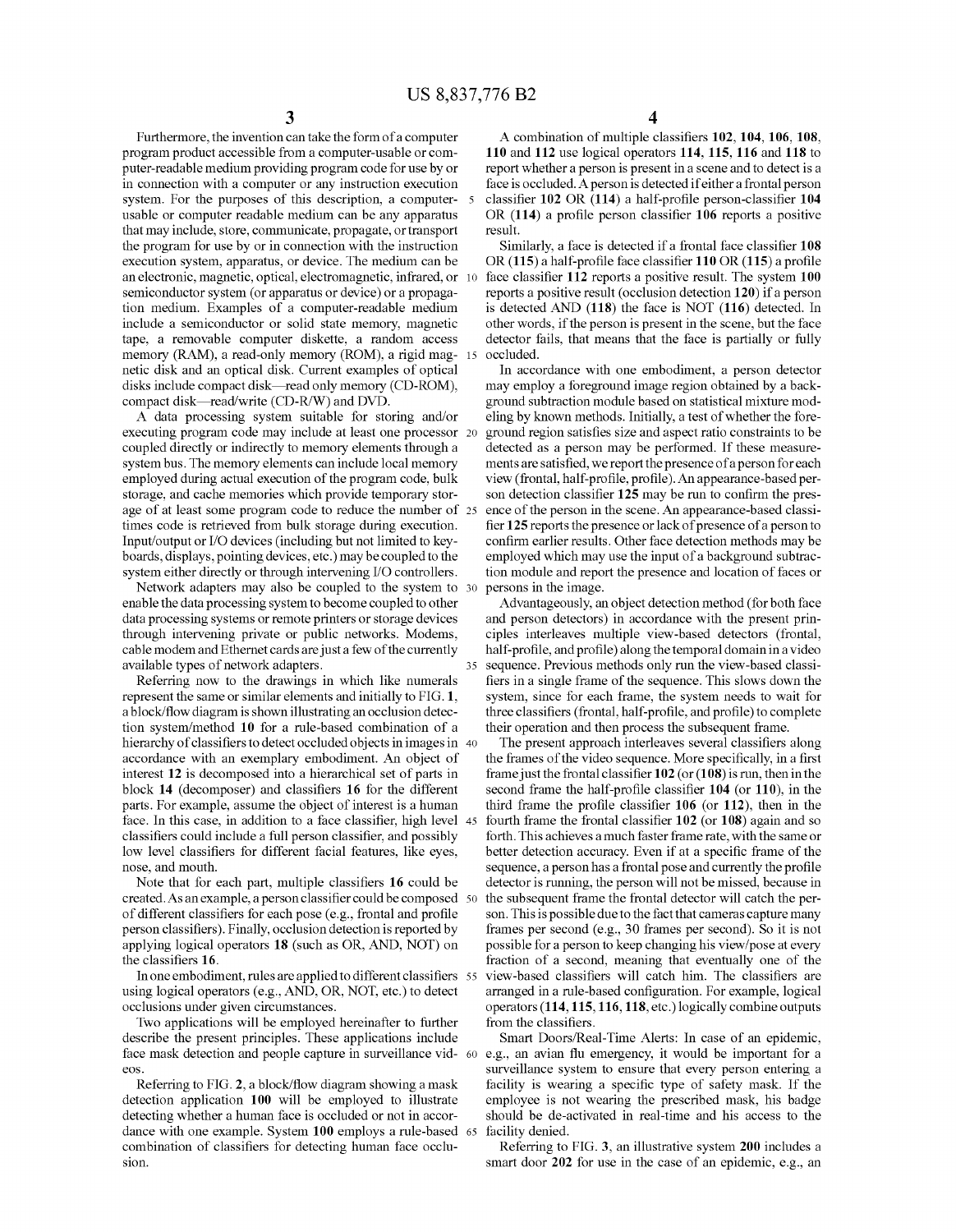avian flu emergency. If the system 200 detects that a person is wearing a mask (using our occlusion detection system/ method described above), the door 202 automatically opens. e.g., using an electronic lock 212, since a computer 214 running the face mask detector can unlock the door via signals through a parallel port or the like. Door 202 may be a security door which may include one or more of an intercom 204, a card reader 208 (e.g., for badges), a biometric reader 210 (e. g., for iris scans, ?ngerprint scans, face scans, etc.) and the like. 10

In case the person is not wearing a mask, their badge is de-activated and a real-time alert is sent to a security guard 216 via the computer network 214. For this specific application, the person and face classifiers also consider the distance between the center of the image and the foreground region, as 15 it is assumed that the person is positioned in front of a camera 206. If more than one person is present on the scene, only the one closest to the center is processed. Evidence is accumu lated over the frames before reporting a decision if the person is wearing a mask or not.

The smart door 202 could also be used to grant or deny access to people into banks or ATM machines. In this case, a real-time alert would be sent to a security guard 216 in case the person is wearing a mask.

Capturing people in video sequences is one component of 25 smart surveillance systems. Most available systems use a face detector to store the face image (which may also be called a keyframe) of each person entering and leaving the field of view of the camera. A collection of face images can then be shown to the user during a search process or for face recog nition either by the user or by a computer face recognition system. 30

Ideally, for every person entering or leaving the scene, a face keyframe is generated and stored in the database. How ever, due to false negatives in face detection, important events 35 might be missed. Moreover, in one surveillance scenario, depending on the direction that the person is walking, only a back view of the person may be captured. In this case, the face is occluded and no keyframes are generated. This problem is addressed by using a keyframe selection technique based on 40 occlusion analysis that combines a face classifier with a person classifier.

Referring to FIG. 4, a keyframe selection system/method 300 is illustratively shown where if a face is occluded, a person keyframe is generated. A video input 302 includes 45 video of a person. The input video 302 may be processed to improve accuracy or provide better performance. In one embodiment, a background subtraction 304 may be per formed to determine whether a person is present in a frame of scene. If a face is detected and tracked in an input video 50 sequence 302, a face keyframe 310 is stored in a database 314. Otherwise, if a face detector 306 fails (meaning that the face is possibly occluded), a person keyframe 312 is generated (and stored in database 314, if a person is detected and tracked in the video by a person tracking device 308.

This keyframe selection method is a useful feature for the surveillance system 300. An interface 316 is provided which can perform searches based only on face keyframes (see FIG. 5) and a more sensitive search which includes both person and face keyframes (see FIG. 6). Searches based only on face 60 keyframes are useful to rapidly recognize people in a surveil lance video. The search based on face and person keyframes is useful to guarantee that no event was missed.

For each person that enters and leaves the scene, only one keyframe of the person's face needs to be stored in the data base 314. This is accomplished by tracking the person/face in the video sequence and just selecting the face/person image 65 6

with maximum resolution that was detected by the face/per son tracker 306/308. A priority is given to frontal person/ faces, meaning that a frontal person/face keyframe would be selected even if a higher resolution profile person/face image was present along the tracking.

Referring to FIG. 5, a plurality of face images is shown. The face images include results of a search based only on faces. In FIG. 6, a plurality of face images and person images are shown for a more sensitive search which includes both person and face keyframes.

Referring again to FIG. 4, tracking the face and person along the video sequence is needed to store just a single keyframe of the person/face in the database 314. The same method is employed to track the full person and only his face along the video. A face tracker 306 will now be described, which is applied for person tracking (308) as well, without loss of generality.

20 in every frame of a video sequence. In block 402, a range of Referring to FIG. 7, a face tracking method in accordance with the present principles is based on applying face detection possible scales is selected by a user and image regions are filtered by background subtraction. In block 404, the face or person detector is applied using interleaving of view-based classifiers. Note that the classifiers are preferably applied in the regions filtered by background subtraction and in the scales selected by the user. In block 406, once a face (person) is detected, correlation-based tracking is started and a track window is updated in block 408. Note that the window can also be updated by the face (person) detector (404) to avoid drifting.

To keep tracking the face even when the face detector fails, the correlation-based tracker is employed. More specifically, when a face is detected, the correlation-based tracker is trig gered. For the subsequent frame, if the face detection fails, tracking is updated with the track window given by the cor relation-based tracker. Otherwise, if the face detector reports a window result with close position and size to the current tracking window, then this face detection window result is used to update tracking. This mechanism assists in avoiding drifting.

To improve the efficiency of our detector and permit realtime face tracking performance (25/30 HZ) in conventional desktop computers, the following may be applied. The detec tor is applied at specific scales provided by the user and at motion regions detected by background subtraction. This assists in limiting the amount of data that needs to be pro cessed. The correlation-based tracking is performed in con junction with the interleaved classifiers to permit faster frame rates.

55 particular embodiments disclosed which are within the scope Having described preferred embodiments of a system and method (which are intended to be illustrative and not limit ing), it is noted that modifications and variations can be made by persons skilled in the art in light of the above teachings. It is therefore to be understood that changes may be made in the and spirit of the invention as outlined by the appended claims. Having thus described aspects of the invention, with the details and particularity required by the patent laws, what is claimed and desired protected by Letters Patent is set forth in the appended claims.

What is claimed is:

1. A person detection system, comprising:

- a face detector configured to detect a face in an input video sequence, the face detector outputting a face keyframe to be stored if a face is detected; and
- a person detector configured to detect a person in the input video sequence if the face detector fails to detect a face,